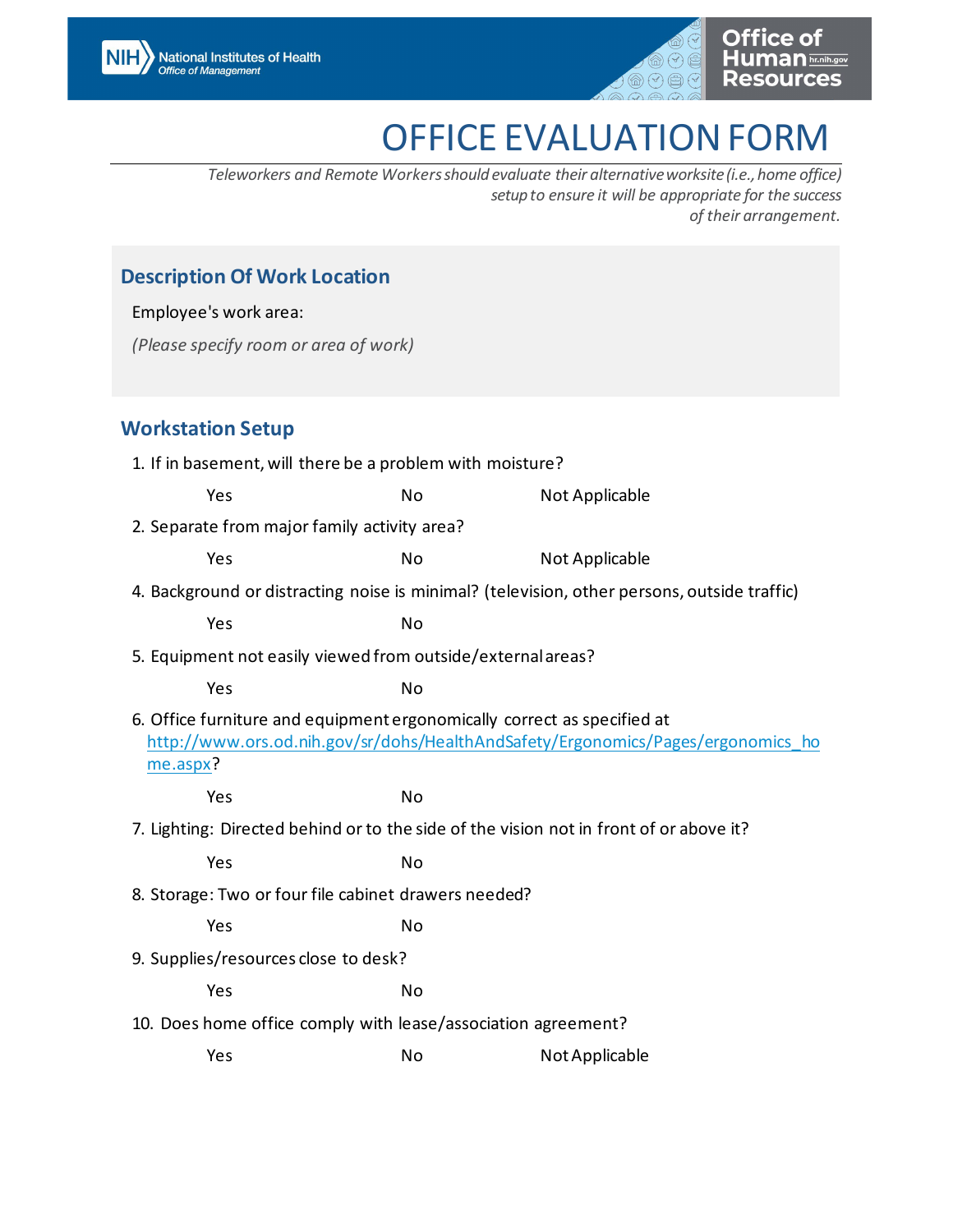## **Safety**

| 1. Safe exit path from work area (recommended width = 36 inch)?         |    |                |  |
|-------------------------------------------------------------------------|----|----------------|--|
| Yes                                                                     | No |                |  |
| 2. Evacuation plans established?                                        |    |                |  |
| Yes                                                                     | No |                |  |
| 3. Smoke detector/alarm present and functional?                         |    |                |  |
| Yes                                                                     | No |                |  |
| 4. Fire extinguisher near work area?                                    |    |                |  |
| Yes                                                                     | No |                |  |
| 5. First aid supplies adequate?                                         |    |                |  |
| Yes                                                                     | No |                |  |
| 6. Extension/power cords secured and in safe condition?                 |    |                |  |
| Yes                                                                     | No |                |  |
| 7. Electrical outlets not overloaded?                                   |    |                |  |
| Yes                                                                     | No |                |  |
| 8. No tripping hazards with electrical cords, loose rugs or carpet?     |    |                |  |
| Yes                                                                     | No |                |  |
| 9. Equipment out of direct sunlight and away from heaters?              |    |                |  |
| Yes                                                                     | No |                |  |
| 10. Air quality/ventilation adequate?                                   |    |                |  |
| Yes                                                                     | No |                |  |
| 11. Uncluttered work environment (amount of paper at reasonable level)? |    |                |  |
| Yes                                                                     | No |                |  |
| 12. Overhead shelves or cabinets not in hazardous locations?            |    |                |  |
| Yes                                                                     | No |                |  |
| 13. Do you have Homeowner's Insurance?                                  |    |                |  |
| Yes                                                                     | No | Not Applicable |  |
| 14. Do you have Renter's Insurance?                                     |    |                |  |
| Yes                                                                     | No | Not Applicable |  |



2